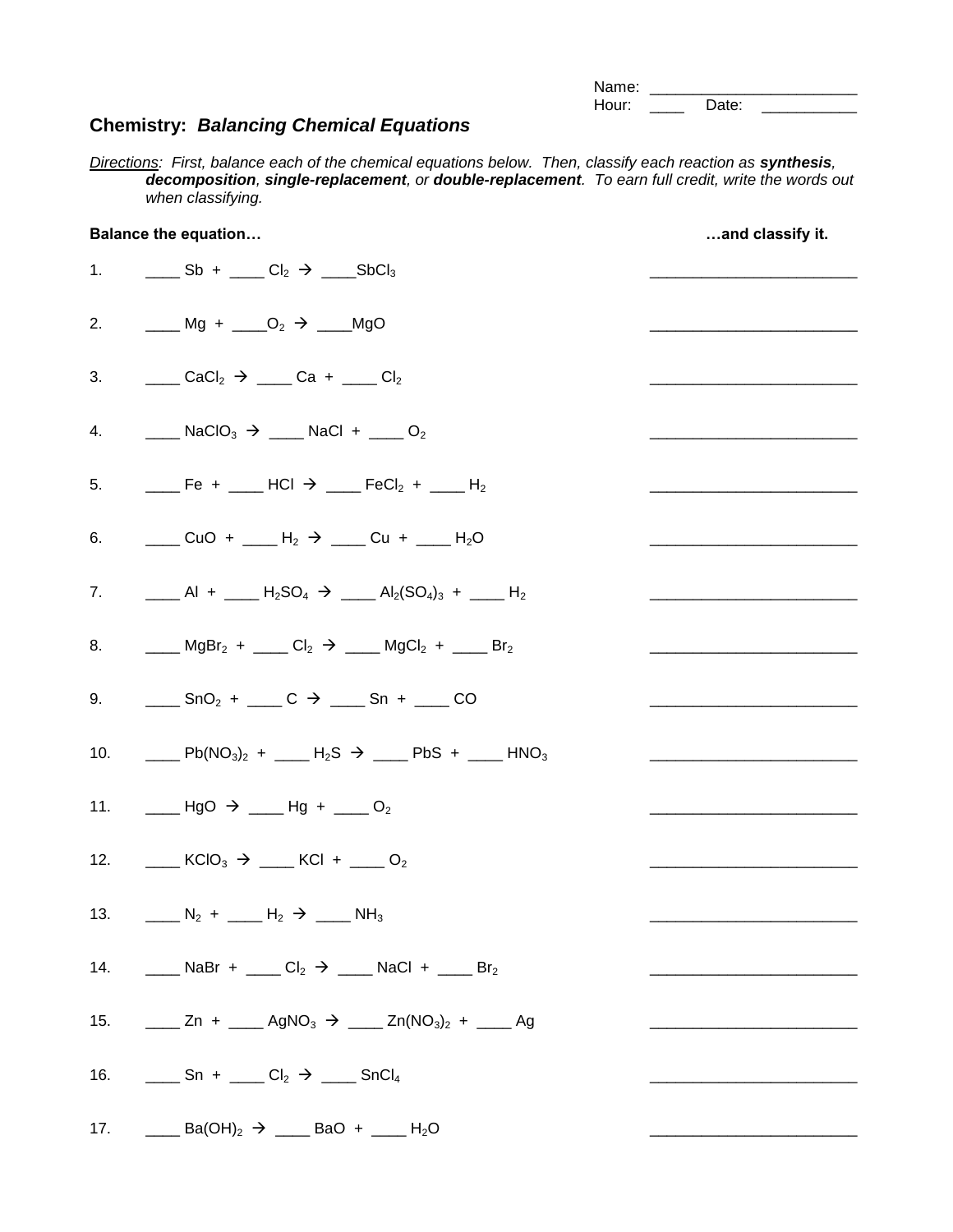**Balance the equation...** 

...and classify it.

| 18. _____ Mg(OH) <sub>2</sub> + ____ HCl $\rightarrow$ ____ MgCl <sub>2</sub> + ____ H <sub>2</sub> O                                                                                                       |                                                                                                                       |
|-------------------------------------------------------------------------------------------------------------------------------------------------------------------------------------------------------------|-----------------------------------------------------------------------------------------------------------------------|
| 19. ____ Na <sub>2</sub> CO <sub>3</sub> + ____ HCl $\rightarrow$ ___ NaCl + ___ H <sub>2</sub> CO <sub>3</sub>                                                                                             |                                                                                                                       |
| 20. $M_4NO_2 \rightarrow$ $N_2 +$ $M_2O_2$                                                                                                                                                                  |                                                                                                                       |
| 21. $N_2 +$ $N_2 +$ $N_2 +$ $N_2 +$                                                                                                                                                                         |                                                                                                                       |
| 22. _____ MgCO <sub>3</sub> $\rightarrow$ ____ MgO + ____ CO <sub>2</sub>                                                                                                                                   |                                                                                                                       |
| 23. Let $\Box$ KBr + $\Box$ Cl <sub>2</sub> $\rightarrow$ $\Box$ KCl + $\Box$ Br <sub>2</sub>                                                                                                               |                                                                                                                       |
| 24. _____ Zn + ____ CuSO <sub>4</sub> $\rightarrow$ ____ Cu + ____ ZnSO <sub>4</sub>                                                                                                                        |                                                                                                                       |
| 25. $P + Q_2 \rightarrow Q_1 P_4 O_6$                                                                                                                                                                       |                                                                                                                       |
| 26. ______ SrBr <sub>2</sub> + _____ (NH <sub>4</sub> ) <sub>2</sub> CO <sub>3</sub> $\rightarrow$ _____ SrCO <sub>3</sub> + ____ NH <sub>4</sub> Br                                                        | <u> 1980 - Jan Samuel Barbara, margaret eta bat zuen baina zuen bat zuen bat zuen bat zuen bat zuen bat zuen bat </u> |
| 27. ______ AgNO <sub>3</sub> + _____ (NH <sub>4</sub> ) <sub>2</sub> CrO <sub>4</sub> $\rightarrow$ ____ Ag <sub>2</sub> CrO <sub>4</sub> + ____ NH <sub>4</sub> NO <sub>3</sub> __________________________ |                                                                                                                       |
| 28. ____ K + ____ H <sub>2</sub> O $\rightarrow$ ___ KOH + ___ H <sub>2</sub>                                                                                                                               |                                                                                                                       |
| 29. ______ Al + _____ Pb(NO <sub>3</sub> ) <sub>2</sub> $\rightarrow$ _____ Al(NO <sub>3</sub> ) <sub>3</sub> + ____ Pb                                                                                     |                                                                                                                       |
| 30. <b>Fe</b> + ___ O <sub>2</sub> $\rightarrow$ ___ Fe <sub>3</sub> O <sub>4</sub>                                                                                                                         |                                                                                                                       |
| 31. $\frac{1}{2}$ Li + $\frac{1}{2}$ O <sub>2</sub> $\rightarrow$ $\frac{1}{2}$ Li <sub>2</sub> O                                                                                                           |                                                                                                                       |
| 32. _____ ZnCl <sub>2</sub> + ____ KOH $\rightarrow$ ____ Zn(OH) <sub>2</sub> + ____ KCl                                                                                                                    |                                                                                                                       |
| 33. ____ Fe <sub>3</sub> O <sub>4</sub> + ____ H <sub>2</sub> $\rightarrow$ ___ Fe + ___ H <sub>2</sub> O                                                                                                   |                                                                                                                       |
| 34. _____ Pb(NO <sub>3</sub> ) <sub>2</sub> $\rightarrow$ ____ Pb + ____ NO <sub>2</sub> + ____ O <sub>2</sub>                                                                                              |                                                                                                                       |
| 35. $H_2O \rightarrow H_2 +$ $O_2$                                                                                                                                                                          |                                                                                                                       |
| 36. _____ Mg + ____ N <sub>2</sub> $\rightarrow$ ____ Mg <sub>3</sub> N <sub>2</sub>                                                                                                                        |                                                                                                                       |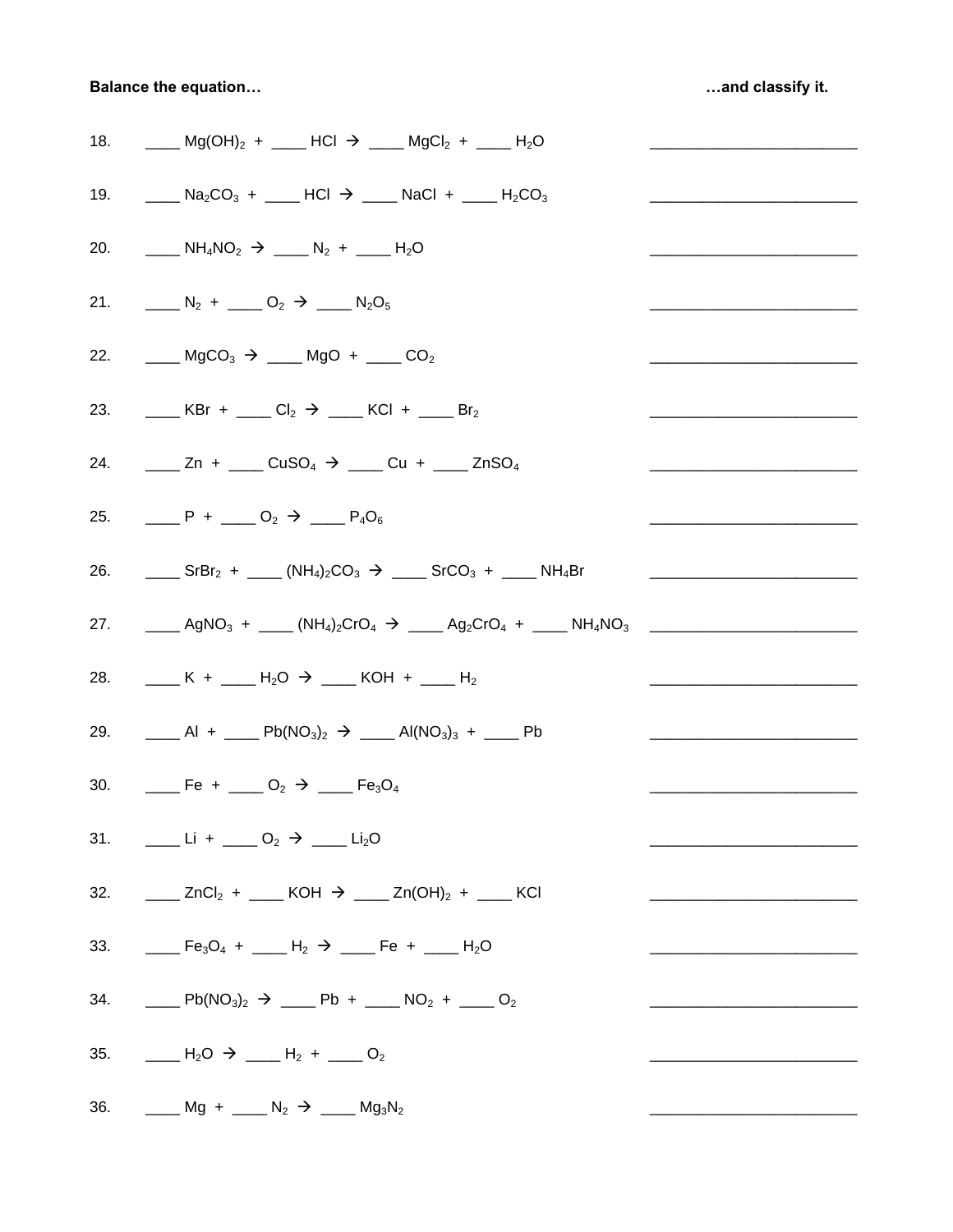## **Chemistry:** *Balancing Chemical Equations*

*Directions: First, balance each of the chemical equations below. Then, classify each reaction as <i>synthesis*, *decomposition, single-replacement, or double-replacement. To earn full credit, write the words out when classifying.*

| <b>Balance the equation</b> |                                                                                                                    | and classify it.   |
|-----------------------------|--------------------------------------------------------------------------------------------------------------------|--------------------|
|                             | 1. <b>2</b> Sb + <b>3</b> Cl <sub>2</sub> $\rightarrow$ <b>2</b> SbCl <sub>3</sub>                                 | <b>synthesis</b>   |
|                             | 2. <b>2</b> Mg + $\_\_O_2 \rightarrow \_\_2$ MgO                                                                   | <b>synthesis</b>   |
| 3.                          | $C_1$ CaCl <sub>2</sub> $\rightarrow$ $C_2$ Ca + $C_1$                                                             | decomposition      |
|                             | 4. <b>2</b> NaClO <sub>3</sub> $\rightarrow$ <b>2</b> NaCl + <b>3</b> O <sub>2</sub>                               | decomposition      |
|                             | 5. $\qquad \qquad$ Fe + 2 HCl $\rightarrow$ FeCl <sub>2</sub> + ___ H <sub>2</sub>                                 | single replacement |
| 6.                          | $\frac{1}{2}$ CuO + $\frac{1}{2}$ H <sub>2</sub> $\rightarrow$ $\frac{1}{2}$ Cu + $\frac{1}{2}$ H <sub>2</sub> O   | single replacement |
|                             | 7. $2 \text{ Al} + 3 \text{ H}_2\text{SO}_4 \rightarrow 4 \text{ Al}_2(\text{SO}_4)_3 + 3 \text{ H}_2$             | single replacement |
|                             | 8. ____ MgBr <sub>2</sub> + ____ Cl <sub>2</sub> $\rightarrow$ ____ MgCl <sub>2</sub> + ____ Br <sub>2</sub>       | single replacement |
| 9.                          | $\frac{1}{2}$ SnO <sub>2</sub> + <b>2</b> C $\rightarrow$ <b>Sn</b> + <b>2</b> CO                                  | single replacement |
|                             | 10. _____ Pb(NO <sub>3</sub> ) <sub>2</sub> + ____ H <sub>2</sub> S $\rightarrow$ ____ PbS + __2_ HNO <sub>3</sub> | double replacement |
|                             | 11. <b>2</b> HgO $\rightarrow$ <b>2</b> Hg + <b>10</b> O <sub>2</sub>                                              | decomposition      |
|                             | 12. <b>2</b> $KClO_3 \rightarrow 2$ $KCl + 3$ $O_2$                                                                | decompostion       |
|                             | 13. $\qquad \qquad N_2 + \underline{3} + \underline{4} + \underline{2} + \underline{1} + \underline{3}$            | <b>synthesis</b>   |
|                             | 14. 2 NaBr + ___ Cl <sub>2</sub> $\rightarrow$ 2 NaCl + ___ Br <sub>2</sub>                                        | single replacement |
|                             | 15. _____ Zn + __2_ AgNO <sub>3</sub> $\rightarrow$ ____ Zn(NO <sub>3</sub> ) <sub>2</sub> + __2_ Ag               | single replacement |
|                             | 16. Sn + 2 Cl <sub>2</sub> $\rightarrow$ SnCl <sub>4</sub>                                                         | <b>synthesis</b>   |
|                             | 17. $\qquad \qquad$ Ba(OH) <sub>2</sub> $\rightarrow$ <u>200</u> BaO + 200 H <sub>2</sub> O                        | decomposition      |